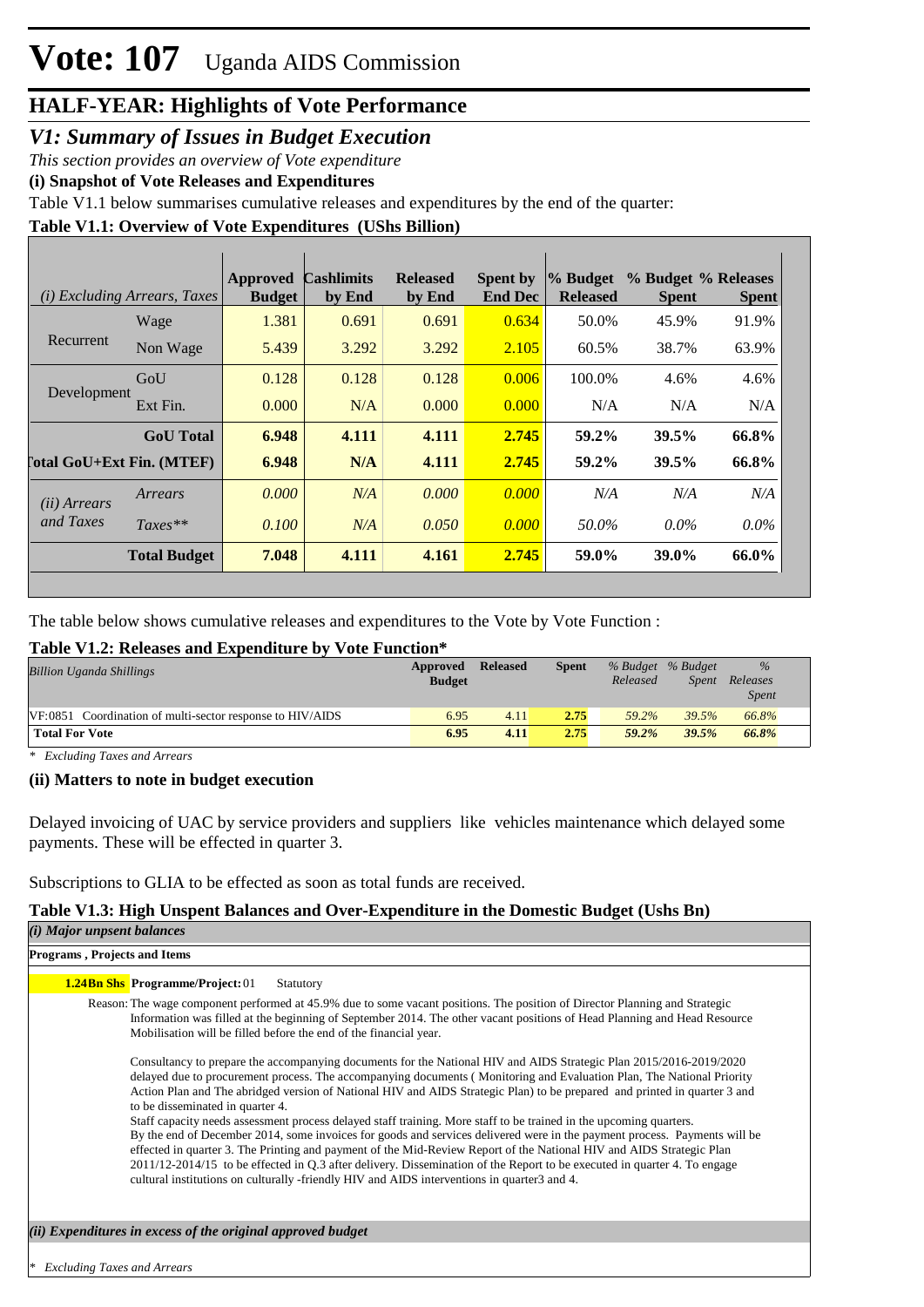## **HALF-YEAR: Highlights of Vote Performance**

## *V2: Performance Highlights*

*This section provides highlights of output performance, focusing on key outputs and actions impelemented to improve section performance.*

### **Table V2.1: Key Vote Output Indicators and Expenditures\***

| Vote, Vote Function<br><b>Key Output</b> | <b>Approved Budget and</b><br><b>Planned outputs</b>                                                                                                                                                                                                                                                                                                                                                                     | <b>Cumulative Expenditure</b><br>and Performance                                                                                                                                                                                                                        | <b>Status and Reasons for any</b><br><b>Variation from Plans</b>                                                                     |
|------------------------------------------|--------------------------------------------------------------------------------------------------------------------------------------------------------------------------------------------------------------------------------------------------------------------------------------------------------------------------------------------------------------------------------------------------------------------------|-------------------------------------------------------------------------------------------------------------------------------------------------------------------------------------------------------------------------------------------------------------------------|--------------------------------------------------------------------------------------------------------------------------------------|
|                                          | Vote Function: 0851 Coordination of multi-sector response to HIV/AIDS                                                                                                                                                                                                                                                                                                                                                    |                                                                                                                                                                                                                                                                         |                                                                                                                                      |
| Output: 085102                           | Advocacy, Strategic Information and Knowlegde management                                                                                                                                                                                                                                                                                                                                                                 |                                                                                                                                                                                                                                                                         |                                                                                                                                      |
|                                          | Description of Performance: HIV IEC Advocacy materials<br>for 10 advocacy events prepared and disseminated in particular<br>and disseminated on World<br>Advocacy Days (1500 T/shirts,<br>1500 cloth caps, 5000 paper<br>caps, 50 banners, 10000 car<br>stickers and 30000 fliers), 56<br>staff trained in short term<br>courses and perfomance                                                                          | HIV IEC advocacy materials<br>4000 pastoral letters, 4000<br>fliers, 10000 HIV prevention<br>message booklets in English,<br>luganda and runyakitara. And<br>other HIV prevention messages<br>in print and electronic media                                             | Please note that the<br>cummulative data for half year<br>is under cleaning. Used data for<br>Q.1 as an estimate to represent<br>Q.2 |
|                                          | oriented trainings relevant to<br>their skills, Annual dialogues<br>for 100 media managers<br>organised, new HIV/AIDS<br>Mainstreaming guidelines and                                                                                                                                                                                                                                                                    | All staff members trained in the<br>new PPDA ACT and guidelines.<br>The training was conducted by<br>PPDA.                                                                                                                                                              |                                                                                                                                      |
|                                          | Policy prepared, 2000 copies<br>printed and disseminated, All<br>40 MDAs supported in<br>integration of HIV issues in                                                                                                                                                                                                                                                                                                    | Follow up meetings held with<br>cultural institutions to enhance<br>HIV prevention.                                                                                                                                                                                     |                                                                                                                                      |
|                                          | plans, work place policies for<br>UAC and 30 LGs developed<br>&operationalised, UAC<br>Ministerial Policy Statement and was attended by H.E The<br>BFP for FY 2015/16 prepared, 4 President, Cabinet Ministers,<br>Consensus building meetings on MPs, AIDS Development<br>AIDS Trust Fund held with key Partners, CSOs and other key<br>policy makers, 10 Selef<br>Coordinating Entities action<br>plans developed, HIV | HIV advocacy events organised<br>(Philly Lutaya day, and World<br>AIDS Day). World AIDS Day<br>stakeholders in Fortportal,<br>Kabarole District.                                                                                                                        |                                                                                                                                      |
|                                          | prevention activities among<br>MARPS coordinated and 4<br>reports prepared, one Annual<br>Joint AIDS Review & End term<br>review of National HIV<br>Startegic Plan Conducted, 40<br>MDAS and 112 LGs monitored                                                                                                                                                                                                           | Ten HIV messages developed,<br>cleared and disseminated<br>through electronic & print mass<br>media to the general population<br>(Posters, television and radio<br>stations, and UAC website).                                                                          |                                                                                                                                      |
|                                          | & technical support provided on Four HIV National Prevention<br>HIV coordination and<br>mainstreaming (multi-sectoral<br>approach), Annual Partnership<br>Forum for 500 stakeholders<br>held, 4 Quarterly and one<br>annual performance reports<br>prepared, 4 quarterly review<br>meetings conducted, 15 LGs<br>trained in HIV M&E and 40<br>LGs supported in the                                                       | Committee meetings held. Mid<br>Term Review of the National<br>HIV Prevention component<br>completed and new HIV<br>Prevention Strategic Plan<br>component completed.<br>Four HIV message clearing<br>Committee meeting held for<br>both electronic and mass media.     |                                                                                                                                      |
|                                          | development of HIV Strategic<br>Plans                                                                                                                                                                                                                                                                                                                                                                                    | National Information<br>Management TWG Meeting<br>organised and discussed reports<br>on the consultancies to develop<br>National M&E Database (80%<br>completed), National research<br>database, online public access<br>catalogue and the content<br>management system |                                                                                                                                      |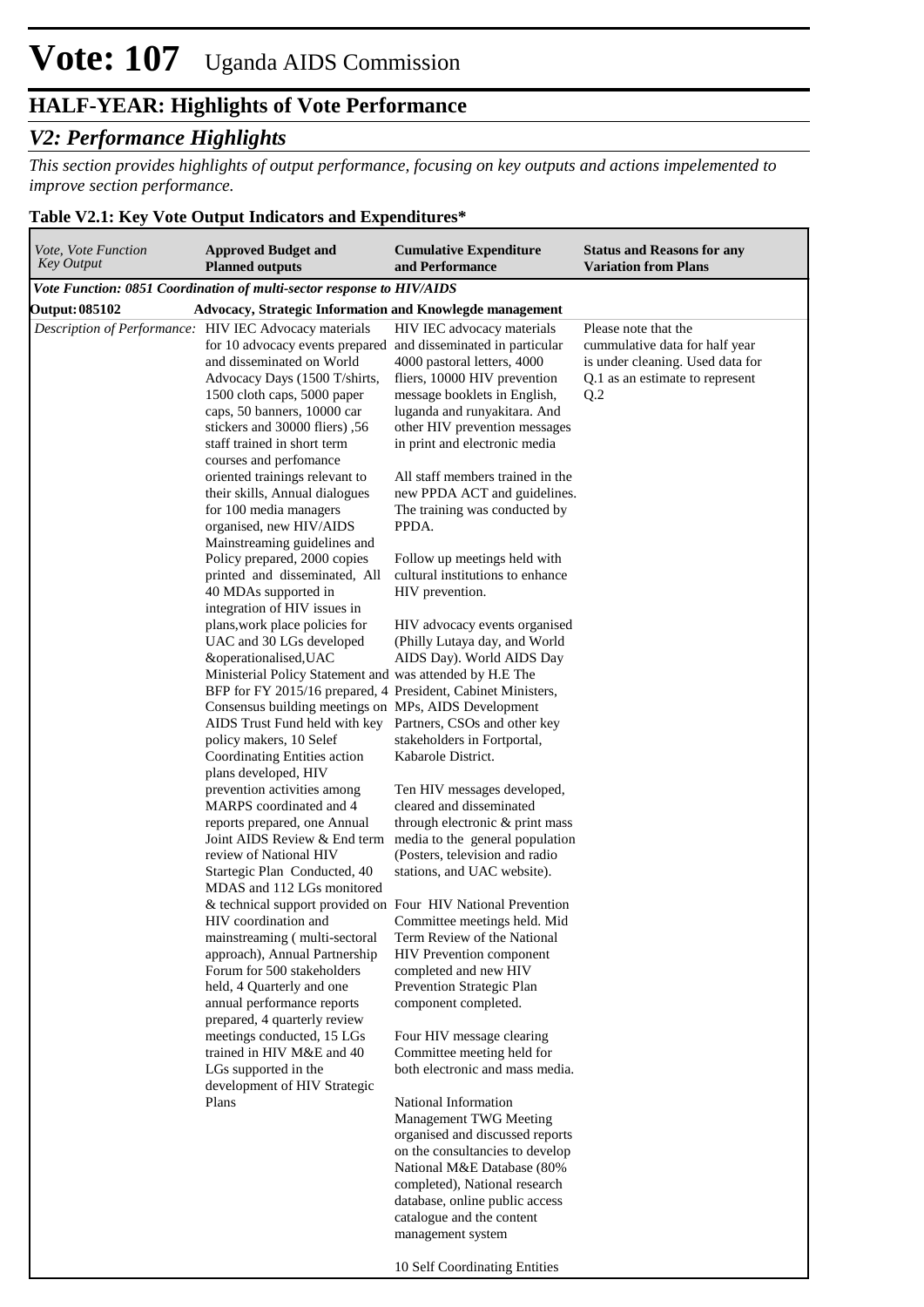# **HALF-YEAR: Highlights of Vote Performance**

| Vote, Vote Function<br><b>Key Output</b> | <b>Approved Budget and</b><br><b>Planned outputs</b> | <b>Cumulative Expenditure</b><br>and Performance                                                                                                                 | <b>Status and Reasons for any</b><br><b>Variation from Plans</b> |
|------------------------------------------|------------------------------------------------------|------------------------------------------------------------------------------------------------------------------------------------------------------------------|------------------------------------------------------------------|
|                                          |                                                      | (SCEs) supported in<br>coordination and management<br>of HIV issues.                                                                                             |                                                                  |
|                                          |                                                      | Decentralised HIV response<br>supported in 60 local<br>governments.Supported MDAs<br>in the integration of HIV issues<br>in Annual workplans and                 |                                                                  |
|                                          |                                                      | budgets based on the key agreed<br>undertakings in the Aide<br>Memoir at Joint AIDS Review<br>2014.                                                              |                                                                  |
|                                          |                                                      | Technical support provided to<br>LGs in the preparation of HIV<br>Strategic Plans through UAC<br>Zonal Coordination Offices.                                     |                                                                  |
|                                          |                                                      | Supported in the development<br>of the Global Fund Concept<br>Note and Proposal, which was<br>submitted to Geneva on 15th<br>October 2014.                       |                                                                  |
|                                          |                                                      | UAC Budget Framework paper,<br>Budget estimates and the<br>procurement plan for FY<br>2015/16 prepared and submitted.                                            |                                                                  |
|                                          |                                                      | 25 LGs supported in the<br>integration of HIV in plans and<br>budgets.                                                                                           |                                                                  |
|                                          |                                                      | National HIV and AIDS<br>Strategic Plan for 2015/16-<br>2019/2010 developed, aligned<br>to the National Development<br>Plan 2015-2020 and ready for<br>printing. |                                                                  |
|                                          |                                                      | Meetings on the AIDS Trust<br>Fund operational guidelines<br>held internally. Task force to<br>develop guidelines developed.                                     |                                                                  |
|                                          |                                                      | Quarter 3 SCEs workplans<br>developed.                                                                                                                           |                                                                  |
|                                          |                                                      | <b>Information Knowledge</b><br>Management Policy developed<br>and ready for presentation to the<br>Board.                                                       |                                                                  |
|                                          |                                                      | Four MARPS sub-committees<br>held and HIV prevention<br>activities among MARPS<br>coordinated and report prepared.                                               |                                                                  |
|                                          |                                                      | Centralised registry under<br>review and draft operational<br>guidelines developed and ready<br>for approval.                                                    |                                                                  |
|                                          |                                                      | Two high level Think Tank<br>meetings held on Modes of<br>Transmission Study and the                                                                             |                                                                  |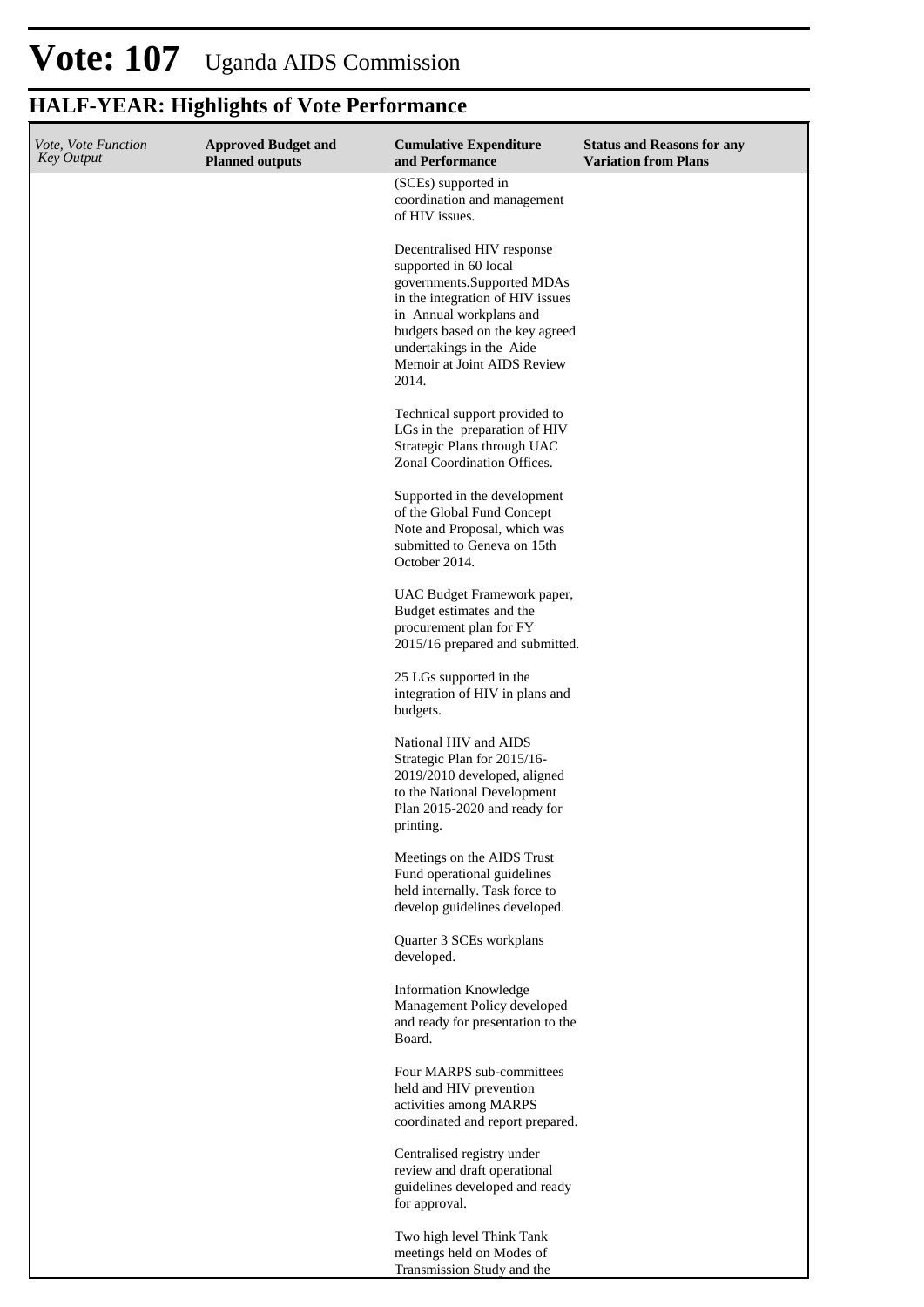## **HALF-YEAR: Highlights of Vote Performance**

| Vote, Vote Function<br><b>Key Output</b> | <b>Approved Budget and</b><br><b>Planned outputs</b> | <b>Cumulative Expenditure</b><br>and Performance                                                                                                                                                                                                                                                                                                                                                | <b>Status and Reasons for any</b><br><b>Variation from Plans</b> |
|------------------------------------------|------------------------------------------------------|-------------------------------------------------------------------------------------------------------------------------------------------------------------------------------------------------------------------------------------------------------------------------------------------------------------------------------------------------------------------------------------------------|------------------------------------------------------------------|
|                                          |                                                      | draft report ready for discussion.                                                                                                                                                                                                                                                                                                                                                              |                                                                  |
|                                          |                                                      | MARPS framework and size<br>estimation report finalised.                                                                                                                                                                                                                                                                                                                                        |                                                                  |
|                                          |                                                      | Developed the National AIDS<br>Spending Assessment (NASA) 2<br>concept note and budget.<br>Approved by the Resources<br>Management Sub-Committee to<br>be endorsed by the Partnership<br>Committee of the Board.                                                                                                                                                                                |                                                                  |
|                                          |                                                      | Annual Intergrated workplan for<br>FY 2014/15 prepared and<br>approved.                                                                                                                                                                                                                                                                                                                         |                                                                  |
|                                          |                                                      | High level meetings held<br>between UAC & MOH on the<br>National Trust Fund, Task Team<br>formed and draft regulations in<br>place.                                                                                                                                                                                                                                                             |                                                                  |
|                                          |                                                      | UAC developed and cascaded<br>workplace policies for several<br><b>MDAs</b>                                                                                                                                                                                                                                                                                                                     |                                                                  |
|                                          |                                                      | 14 hotspots visited to accelerate<br>the implementation of<br>HIV/AIDS Combination<br>Prevention in the districts of<br>Kaliro, Isingiro, Kiryandongo,<br>Kibaale, Rukungiri, Ngora<br>among others.3 Board and its 4<br>Committees meetings convened.                                                                                                                                          |                                                                  |
|                                          |                                                      | Joint AIDS Review meeting<br>held on 10th and 11th<br>September 2014 and an Aide<br>memoire summarising HIV<br>achievements, challenges,<br>recommendations and 22<br>undertakings was finalised. The<br>JAR discussed at length the<br>Mid Term Review Report of the<br>NSP and made recommendation<br>in the development of the<br>revised National HIV and AIDS<br>Strategic Plan 2015-2020. |                                                                  |
|                                          |                                                      | 7 Regional district review<br>meetings held.                                                                                                                                                                                                                                                                                                                                                    |                                                                  |
|                                          |                                                      | Two quarterly (For Q4 and Q1)<br>and Annual performance report<br>(for FY 2013/14) prepared.                                                                                                                                                                                                                                                                                                    |                                                                  |
|                                          |                                                      | One HIV review meeting held in<br>the President's office in relation<br>to HIV interventions in the<br>country.                                                                                                                                                                                                                                                                                 |                                                                  |
|                                          |                                                      | 45 LGs monitored and technical<br>support provided on HIV/AIDS.                                                                                                                                                                                                                                                                                                                                 |                                                                  |
|                                          |                                                      | The national Partnership Forum<br>was held on 14th and 15th                                                                                                                                                                                                                                                                                                                                     |                                                                  |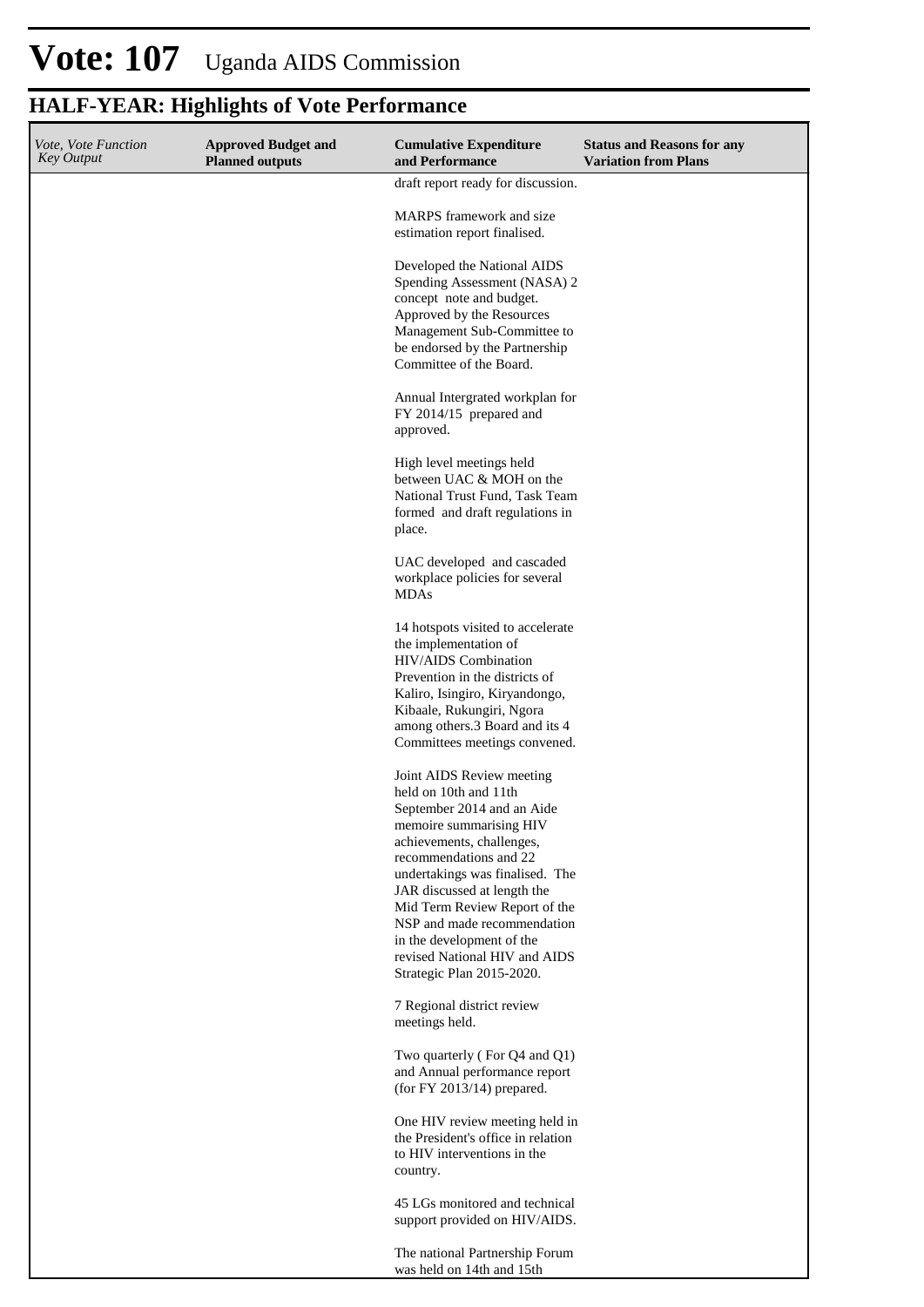# **HALF-YEAR: Highlights of Vote Performance**

| Vote, Vote Function<br>Key Output                                     | <b>Approved Budget and</b><br><b>Planned outputs</b> |           | <b>Cumulative Expenditure</b><br>and Performance                                                                                                                                                                                                                                                                              |         | <b>Status and Reasons for any</b><br><b>Variation from Plans</b> |                |
|-----------------------------------------------------------------------|------------------------------------------------------|-----------|-------------------------------------------------------------------------------------------------------------------------------------------------------------------------------------------------------------------------------------------------------------------------------------------------------------------------------|---------|------------------------------------------------------------------|----------------|
|                                                                       |                                                      |           | October 2015. The revised<br>National HIV and AIDS<br>Strategic Plan 2015-2020 was<br>validated.                                                                                                                                                                                                                              |         |                                                                  |                |
|                                                                       |                                                      |           | Quarterly performance reports<br>prepared and submitted to<br>relevant stakeholders                                                                                                                                                                                                                                           |         |                                                                  |                |
|                                                                       |                                                      |           | Quarterly performance review<br>meeting with SCEs held<br>together with Financial<br>Management agent of the<br>Partnerrship Fund.                                                                                                                                                                                            |         |                                                                  |                |
|                                                                       |                                                      |           | <b>Financial Audit Reports</b><br>prepared on executed activities<br>both at Office and in the field.                                                                                                                                                                                                                         |         |                                                                  |                |
|                                                                       |                                                      |           | 4 M&E Technical working<br>Group Meetings held to dicuss<br>the HIV indicators in the new<br>National HIV and AIDS<br>Strategic Plan 2015-2020.In<br>Q.1, Buganda, Busoga and<br>Busoga cultural institutions<br>visited to share HIV/AIDS<br>facts/right information to the<br>communities for better cultural<br>practices. |         |                                                                  |                |
|                                                                       |                                                      |           | Toro kingdom was engaged in<br>HIV and AIDS prevention<br>interventions and the King of<br>Toro graced the World AIDS<br>Day commemoration at<br>Fortportal.                                                                                                                                                                  |         |                                                                  |                |
|                                                                       |                                                      |           | One HIV prevention<br>coordination meeting for<br>cultural institutions to share<br>HIV/AIDS facts/right<br>information to the communities<br>for better cultural practices was<br>held.                                                                                                                                      |         |                                                                  |                |
| Performance Indicators:                                               |                                                      |           |                                                                                                                                                                                                                                                                                                                               |         |                                                                  |                |
| No. of HIV - positive<br>pregnant women who are on<br>HAART for eMTCT |                                                      | 104,127   |                                                                                                                                                                                                                                                                                                                               | 25961   |                                                                  |                |
| No. and proportion of<br>individuals tested for HIV                   |                                                      | 8,784,686 |                                                                                                                                                                                                                                                                                                                               | 2246157 |                                                                  |                |
| <b>Output Cost:</b>                                                   | UShs Bn:                                             | 0.392     | UShs Bn:                                                                                                                                                                                                                                                                                                                      | 0.158   | % Budget Spent:                                                  | 40.3%          |
| <b>Vote Function Cost</b><br><b>Cost of Vote Services:</b>            | <b>UShs Bn:</b><br>UShs Bn:                          |           | 6.948 UShs Bn:<br><b>6.948</b> <i>UShs Bn:</i>                                                                                                                                                                                                                                                                                |         | 2.745 % Budget Spent:<br>2.745 % Budget Spent:                   | 39.5%<br>39.5% |

*\* Excluding Taxes and Arrears*

Data cleaning and validation of indicators ( the number of people tested as of end of a quarter and the Number of positive pregnant women who are on HAART) delays. This is because data collection stops on the last day of the quarter and collection, collation and interpretation and approval by key stakeholders takes over a month.

The process for developing the HIV/AIDS National Stratgeic Plan 2015/16-2019/20 was finalised and now under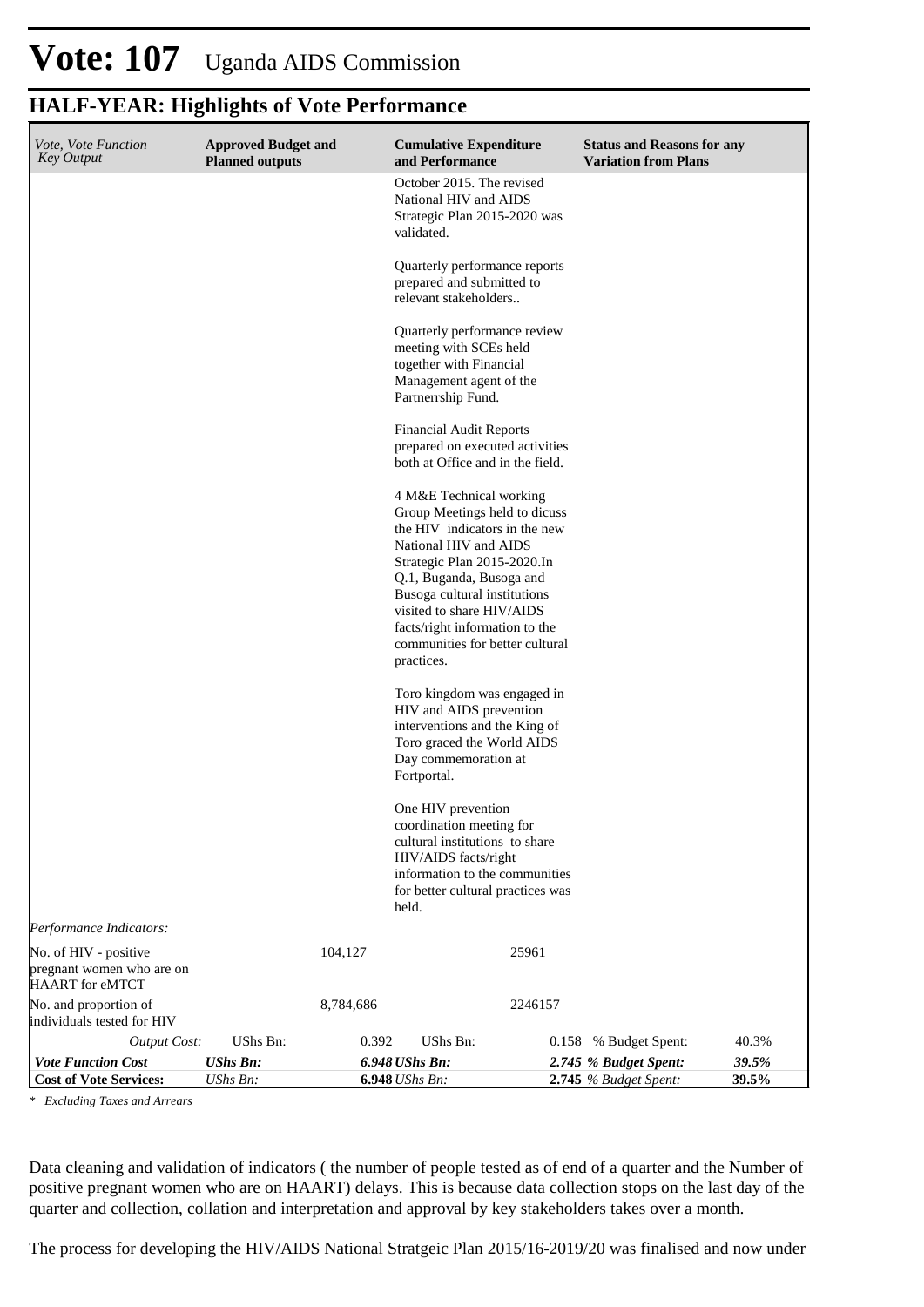## **HALF-YEAR: Highlights of Vote Performance**

printing. The accompanying documents like the M&E plan, National Priority Action Plan and the abridge version of NSP to be completed in Q.3.

### **Table V2.2: Implementing Actions to Improve Vote Performance**

| o<br><b>Planned Actions:</b>                                                                                                                                                                                                                              | <b>Actual Actions:</b>                                                                                                                                                                                                                     | <b>Reasons for Variation</b>                                       |
|-----------------------------------------------------------------------------------------------------------------------------------------------------------------------------------------------------------------------------------------------------------|--------------------------------------------------------------------------------------------------------------------------------------------------------------------------------------------------------------------------------------------|--------------------------------------------------------------------|
| Vote: 107 Uganda AIDS Commission                                                                                                                                                                                                                          |                                                                                                                                                                                                                                            |                                                                    |
| Vote Function: 08 51 Coordination of multi-sector response to HIV/AIDS                                                                                                                                                                                    |                                                                                                                                                                                                                                            |                                                                    |
| Finalise the HIV Investment Case. Engage<br>Parliament to have an AIDS Trust Fund<br>Bill finalised.                                                                                                                                                      | The HIV Investment Case finalised and is<br>being used to inform many HIV/AIDS<br>related process especially the development<br>of the National HIV/AIDS Strategic Plan<br>2015/16-2019/20.                                                | The Vote function performed as planned.                            |
|                                                                                                                                                                                                                                                           | A high level meeting between UAC and<br>MOH held. A committe headed by the<br>UAC Board Chairman put in place to fast<br>track the HIV/AIDS trust fund.                                                                                    |                                                                    |
| Continue re-engaging the communities in<br>HIV prevention. Harmonise and<br>coordinate HIV prevention activities of<br>IPs, Harmonise and clear HIV prevention<br>messages, LG strategic planning<br>guidelines and coordination guidelines<br>monitored. | Carried out MTR of the National HIV<br>Strategic Plan as part of the the process to<br>develop the new NSP for the next 5 years<br>with new interventions. This was done in a<br>very consultative manner involving several<br><b>MDAs</b> | The Vote function performed as planned.                            |
|                                                                                                                                                                                                                                                           | 40 MDAs appointed focal persons and<br>have intergrated HIV/AIDS activities in<br>their work plans.                                                                                                                                        |                                                                    |
|                                                                                                                                                                                                                                                           | 32 MDAs develop HIV/AIDS workplace<br>policies.                                                                                                                                                                                            |                                                                    |
|                                                                                                                                                                                                                                                           | 10 MDAs worked with AIC, Uganda<br>Cares and UHMG to provide HCT and<br>condom distribution within their sectors.                                                                                                                          |                                                                    |
|                                                                                                                                                                                                                                                           | 58 districts supported and have functional<br>District AIDS Committes.                                                                                                                                                                     |                                                                    |
| Vote: 107 Uganda AIDS Commission                                                                                                                                                                                                                          |                                                                                                                                                                                                                                            |                                                                    |
| Vote Function: 08 51 Coordination of multi-sector response to HIV/AIDS                                                                                                                                                                                    |                                                                                                                                                                                                                                            |                                                                    |
| Lobby Gov't to increase MTEF for 3rd<br>phase recruitment. Implement UAC<br>Strategic Plan, Prepare HIV<br>mainstreaming Policy, roll out zonal                                                                                                           | The UAC Strategic plan was developed<br>and is awaiting approval from the UAC<br>board.                                                                                                                                                    | More activities are to be implemented in<br>the subsquent quarters |
| concept to more regions, and focus on<br>prevention of HIV to reduce new<br>infections.                                                                                                                                                                   | Reviewing and aligning of the new<br>National HIV Strategic Plan 2015/16-<br>2019/20 to the revised National<br>Development Plan is on going.                                                                                              |                                                                    |

### *V3: Details of Releases and Expenditure*

*This section provides a comprehensive summary of the outputs delivered by the Vote and further details of Vote expenditures by Vote Function and Expenditure Item.*

### **Table V3.1: GoU Releases and Expenditure by Output\***

| <b>Billion Uganda Shillings</b>                                 | Approved<br><b>Budget</b> | <b>Released</b> | <b>Spent</b> | $%$ GoU<br><b>Budget</b><br>Released | $%$ GoU<br><b>Budget</b><br><i>Spent</i> | $%$ GoU<br>Releases<br><i>Spent</i> |
|-----------------------------------------------------------------|---------------------------|-----------------|--------------|--------------------------------------|------------------------------------------|-------------------------------------|
| VF:0851 Coordination of multi-sector response to HIV/AIDS       | 6.95                      | 4.11            | 2.75         | 59.2%                                | 39.5%                                    | 66.8%                               |
| Class: Outputs Provided                                         | 6.70                      | 3.96            | 2.73         | 59.1%                                | 40.7%                                    | 68.9%                               |
| 085101 Management and Administrative support services           | 5.47                      | 3.15            | 2.31         | 57.6%                                | 42.3%                                    | 73.5%                               |
| 085102 Advocacy, Strategic Information and Knowlegde management | 0.39                      | 0.28            | 0.16         | 70.3%                                | $40.3\%$                                 | 57.3%                               |
| 085104 Major policies, guidelines, strategic plans              | 0.38                      | 0.22            | 0.10         | 59.2%                                | 25.5%                                    | $43.0\%$                            |
| 085105 Monitoring and Evaluation                                | 0.46                      | 0.31            | 0.16         | 67.9%                                | 35.3%                                    | 51.9%                               |
| Class: Outputs Funded                                           | 0.12                      | 0.02            | 0.01         | 19.5%                                | 9.7%                                     | 50.0%                               |
| 085151 NGO HIV/AIDS Activities                                  | 0.12                      | 0.02            | 0.01         | 19.5%                                | 9.7%                                     | 50.0%                               |
| Class: Capital Purchases                                        | 0.13                      | 0.13            | 0.01         | $100.0\%$                            | 4.6%                                     | 4.6%                                |
|                                                                 |                           |                 |              |                                      |                                          |                                     |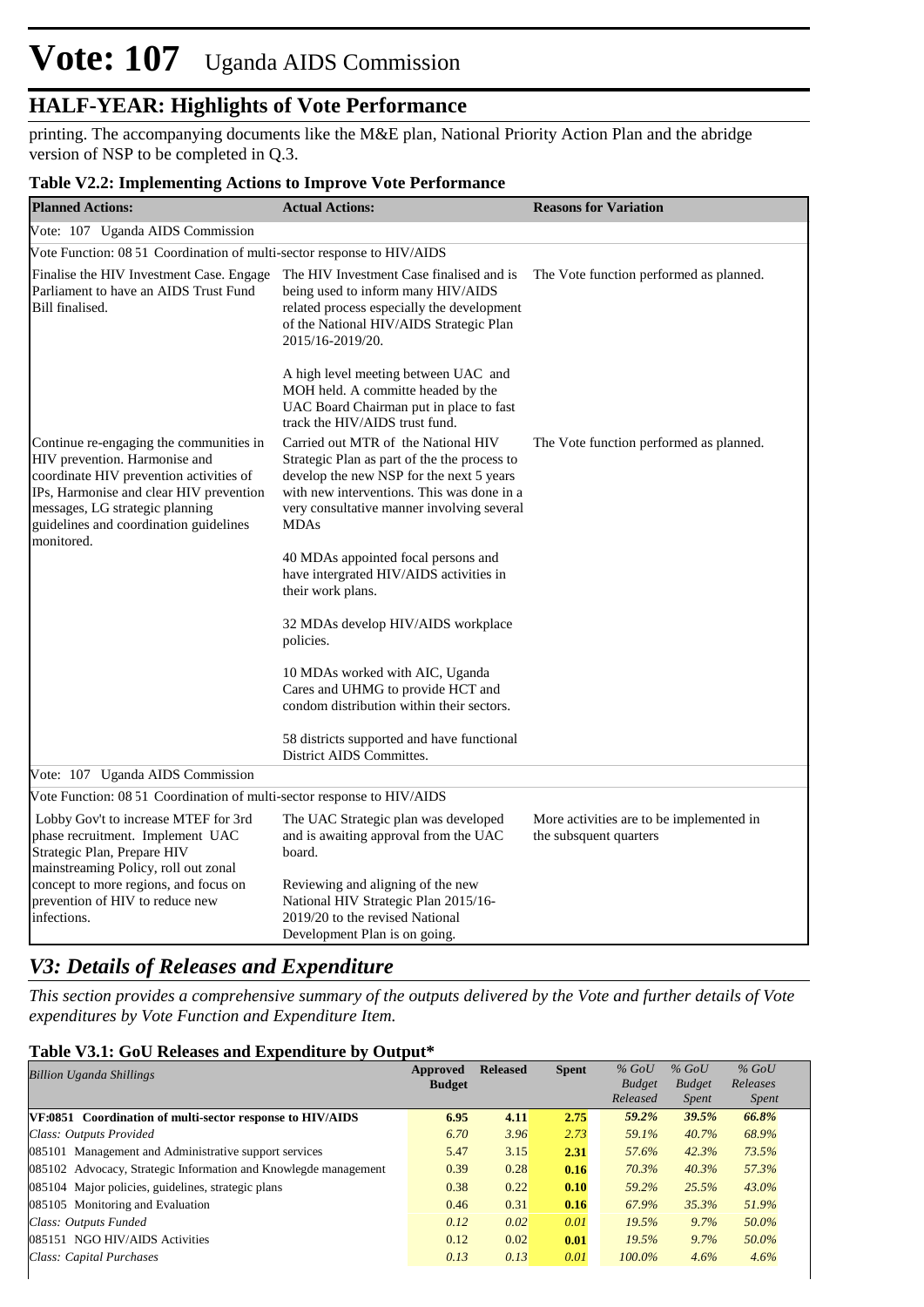## **HALF-YEAR: Highlights of Vote Performance**

| 085172 Government Buildings and Administrative Infrastructure   | 0.04 | 0.04 | 0.00 | $100.0\%$ | 7.8%    | 7.8%  |  |
|-----------------------------------------------------------------|------|------|------|-----------|---------|-------|--|
| 085176 Purchase of Office and ICT Equipment, including Software | 0.08 | 0.08 | 0.00 | $100.0\%$ | $2.8\%$ | 2.8%  |  |
| <b>Total For Vote</b>                                           | 6.95 | 4.11 | 2.75 | $59.2\%$  | 39.5%   | 66.8% |  |

*\* Excluding Taxes and Arrears*

### **Table V3.2: 2015/16 GoU Expenditure by Item**

| <b>Billion Uganda Shillings</b>                         | <b>Approved</b><br><b>Budget</b> | <b>Releases</b> | Expend-<br>iture | % Budged<br><b>Released</b> | % Budget<br><b>Spent</b> | %Releases<br><b>Spent</b> |
|---------------------------------------------------------|----------------------------------|-----------------|------------------|-----------------------------|--------------------------|---------------------------|
| <b>Output Class: Outputs Provided</b>                   | 6.70                             | 3.96            | 2.73             | 59.1%                       | 40.7%                    | 68.9%                     |
| 211103 Allowances                                       | 1.63                             | 1.13            | 0.87             | 69.7%                       | 53.3%                    | 76.4%                     |
| 211104 Statutory salaries                               | 1.38                             | 0.69            | 0.63             | 50.0%                       | 45.9%                    | 91.9%                     |
| 212101 Social Security Contributions                    | 0.32                             | 0.18            | 0.14             | 56.4%                       | 43.8%                    | 77.7%                     |
| 213001 Medical expenses (To employees)                  | 0.03                             | 0.02            | 0.00             | 50.0%                       | 6.7%                     | 13.3%                     |
| 213002 Incapacity, death benefits and funeral expenses  | 0.01                             | 0.01            | 0.00             | 50.0%                       | 44.2%                    | 88.5%                     |
| 213003 Retrenchment costs                               | 0.01                             | 0.00            | 0.00             | 50.0%                       | 0.0%                     | 0.0%                      |
| 213004 Gratuity Expenses                                | 0.56                             | 0.37            | 0.10             | 67.1%                       | 17.9%                    | 26.7%                     |
| 221001 Advertising and Public Relations                 | 0.04                             | 0.02            | 0.01             | 50.0%                       | 20.4%                    | 40.8%                     |
| 221002 Workshops and Seminars                           | 0.23                             | 0.15            | 0.12             | 64.9%                       | 50.4%                    | 77.7%                     |
| 221003 Staff Training                                   | 0.09                             | 0.07            | 0.01             | 73.2%                       | 7.5%                     | 10.3%                     |
| 221004 Recruitment Expenses                             | 0.01                             | 0.01            | 0.00             | 50.0%                       | 0.0%                     | 0.0%                      |
| 221007 Books, Periodicals & Newspapers                  | 0.03                             | 0.02            | 0.01             | 50.0%                       | 33.0%                    | 66.1%                     |
| 221008 Computer supplies and Information Technology (IT | 0.01                             | 0.00            | 0.00             | 50.0%                       | 45.1%                    | 90.2%                     |
| 221009 Welfare and Entertainment                        | 0.37                             | 0.18            | 0.17             | 48.5%                       | 46.5%                    | 95.9%                     |
| 221011 Printing, Stationery, Photocopying and Binding   | 0.10                             | 0.05            | 0.03             | 50.0%                       | 32.1%                    | 64.1%                     |
| 221012 Small Office Equipment                           | 0.00                             | 0.00            | 0.00             | 50.0%                       | 35.0%                    | 70.0%                     |
| 221016 IFMS Recurrent costs                             | 0.06                             | 0.03            | 0.02             | 50.0%                       | 35.7%                    | 71.3%                     |
| 221017 Subscriptions                                    | 0.14                             | 0.07            | 0.03             | 50.0%                       | 25.0%                    | 49.9%                     |
| 222001 Telecommunications                               | 0.10                             | 0.05            | 0.04             | 50.0%                       | 44.9%                    | 89.9%                     |
| 222002 Postage and Courier                              | 0.00                             | 0.00            | 0.00             | 50.0%                       | 32.9%                    | 65.7%                     |
| 223002 Rates                                            | 0.01                             | 0.00            | 0.00             | 50.0%                       | 0.0%                     | 0.0%                      |
| 223004 Guard and Security services                      | 0.05                             | 0.02            | 0.01             | 50.0%                       | 18.9%                    | 37.8%                     |
| 223005 Electricity                                      | 0.04                             | 0.02            | 0.01             | 41.7%                       | 34.7%                    | 83.3%                     |
| 223006 Water                                            | 0.01                             | 0.00            | 0.00             | 27.3%                       | 27.3%                    | 100.0%                    |
| 225001 Consultancy Services- Short term                 | 0.20                             | 0.08            | 0.02             | 42.4%                       | 11.1%                    | 26.1%                     |
| 226001 Insurances                                       | 0.00                             | 0.00            | 0.00             | 50.0%                       | 25.0%                    | 50.0%                     |
| 227001 Travel inland                                    | 0.52                             | 0.42            | 0.23             | 80.0%                       | 44.1%                    | 55.1%                     |
| 227002 Travel abroad                                    | 0.05                             | 0.03            | 0.02             | 50.0%                       | 45.9%                    | 91.8%                     |
| 227004 Fuel, Lubricants and Oils                        | 0.32                             | 0.16            | 0.16             | 50.0%                       | 48.6%                    | 97.1%                     |
| 228001 Maintenance - Civil                              | 0.04                             | 0.02            | 0.01             | 50.0%                       | 28.5%                    | 57.0%                     |
| 228002 Maintenance - Vehicles                           | 0.30                             | 0.15            | 0.05             | 50.0%                       | 16.5%                    | 33.0%                     |
| 228003 Maintenance – Machinery, Equipment & Furniture   | 0.07                             | 0.02            | 0.02             | 30.8%                       | 24.5%                    | 79.6%                     |
| <b>Output Class: Outputs Funded</b>                     | 0.12                             | 0.02            | 0.01             | 19.5%                       | 9.7%                     | 50.0%                     |
| 264103 Grants to Cultural Institutions/ Leaders         | 0.12                             | 0.02            | 0.01             | 19.5%                       | 9.7%                     | 50.0%                     |
| <b>Output Class: Capital Purchases</b>                  | 0.23                             | 0.18            | 0.01             | 78.1%                       | 2.6%                     | 3.3%                      |
| 231001 Non Residential buildings (Depreciation)         | 0.04                             | 0.04            | 0.00             | 100.0%                      | 7.8%                     | 7.8%                      |
| 231005 Machinery and equipment                          | 0.08                             | 0.08            | 0.00             | 100.0%                      | 2.8%                     | 2.8%                      |
| 312204 Taxes on Machinery, Furniture & Vehicles         | 0.10                             | 0.05            | 0.00             | 50.0%                       | 0.0%                     | 0.0%                      |
| <b>Grand Total:</b>                                     | 7.05                             | 4.16            | 2.75             | 59.0%                       | 39.0%                    | 66.0%                     |
| <b>Total Excluding Taxes and Arrears:</b>               | 6.95                             | 4.11            | 2.75             | 59.2%                       | 39.5%                    | 66.8%                     |

### **Table V3.3: GoU Releases and Expenditure by Project and Programme\***

| <b>Billion Uganda Shillings</b>                           | Approved<br><b>Budget</b> | <b>Released</b> | <b>Spent</b> | $%$ GoU<br><b>Budget</b><br>Released | $%$ GoU<br><b>Budget</b><br><b>Spent</b> | $%$ GoU<br>Releases<br><i>Spent</i> |  |
|-----------------------------------------------------------|---------------------------|-----------------|--------------|--------------------------------------|------------------------------------------|-------------------------------------|--|
| VF:0851 Coordination of multi-sector response to HIV/AIDS | 6.95                      | 4.11            | 2.75         | 59.2%                                | 39.5%                                    | 66.8%                               |  |
| <b>Recurrent Programmes</b>                               |                           |                 |              |                                      |                                          |                                     |  |
| 01<br>Statutory                                           | 6.82                      | 3.98            | 2.74         | 58.4%                                | $40.2\%$                                 | 68.8%                               |  |
| <b>Development Projects</b>                               |                           |                 |              |                                      |                                          |                                     |  |
| 0359 UAC Secretariat                                      | 0.13                      | 0.13            | 0.01         | $100.0\%$                            | 4.6%                                     | 4.6%                                |  |
| <b>Total For Vote</b>                                     | 6.95                      | 4.11            | 2.75         | 59.2%                                | 39.5%                                    | 66.8%                               |  |

*\* Excluding Taxes and Arrears*